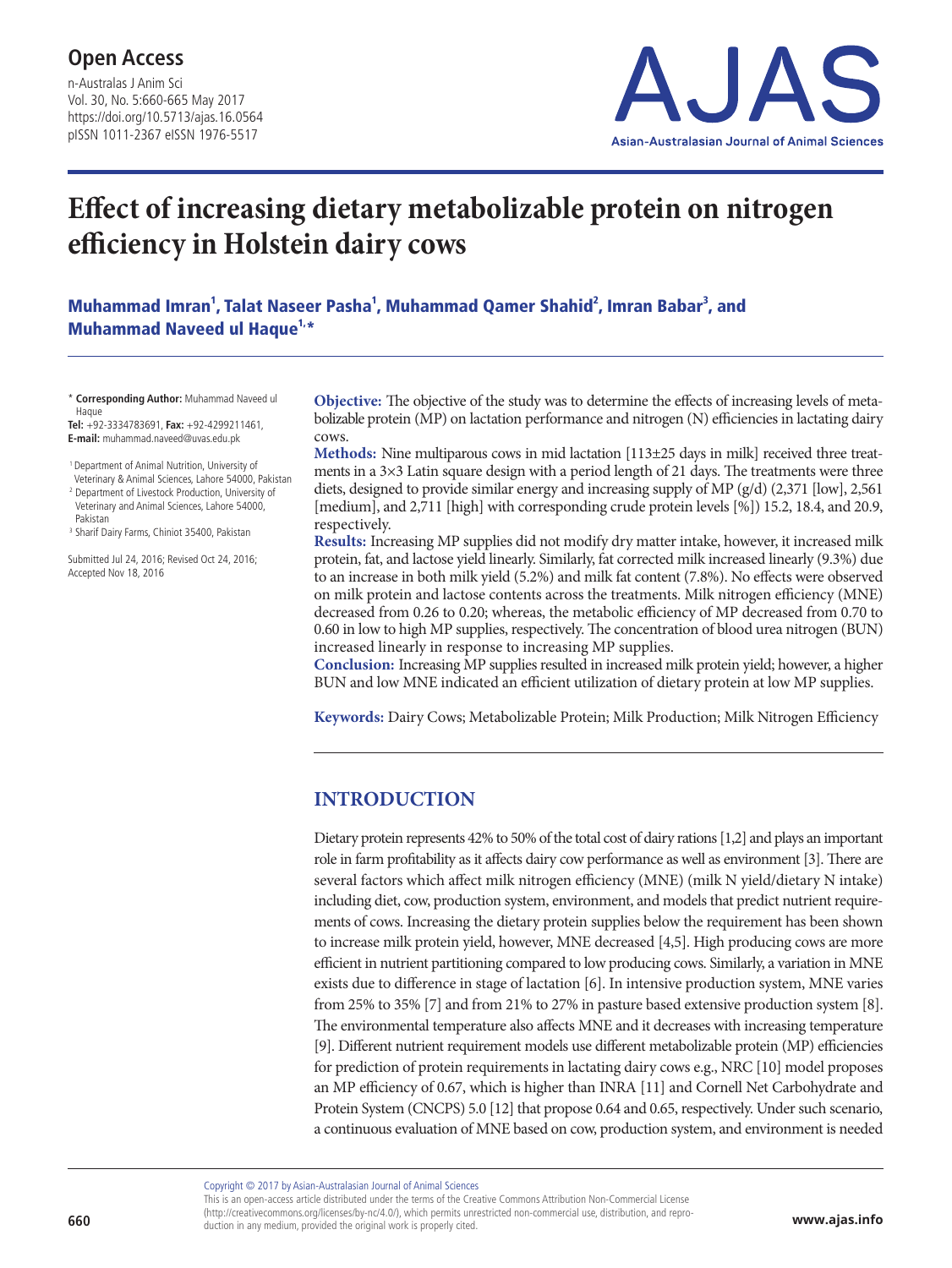so that strategies can be designed for high MNE.

One of the strategies to increase MNE is to feed protein that closely matches to its requirements in dairy cows. The protein requirements for milk production in lactating dairy cows are calculated as milk protein yield divided by the MP efficiency. For this purpose, a careful assessment of protein supply vs. requirement is a pre-requisite because of the negative effects on milk protein yield with the low protein supplies in dairy cows [4,13]. We hypothesized that increasing dietary MP supplies will increase the milk production to a level where cows' requirements for protein will be met while decreasing the MNE. The objective of this study was to determine optimal protein supply level and MNE in mid lactating Australian Holstein cows by increasing dietary MP supplies.

### **MATERIALS AND METHODS**

#### **Animals, diets and experimental design**

The experiment was carried out at Sharif Dairy Farms, Chiniot-Pakistan during the period of February to May, 2015 (outdoor temperature 23°C to 38°C). All the procedures were followed in accordance with the guidelines set out by the ethical committee of University of Veterinary and Animal Sciences (UVAS), Lahore-Pakistan.

Nine multiparous (parity  $= 2$ ) cows in mid-lactation (body weight =  $554 \text{ kg}$  [standard deviation  $\{\text{SD}\}\$  27]; days in milk = 113 [SD 25], milk yield =  $32.0 \text{ kg/d}$  [SD 4.07]) were used in this study. Treatments were diets formulated to provide three levels of MP; i) Low MP = diet supplied 2,371 g/d of MP; ii) Medium MP = 2,561 g/d of MP, and iii) High MP = 2,711 g/d of MP. The crude protein (CP) contents of diets were 15.2%, 18.4%, and 20.9% in low, medium, and high MP diets, respectively. The diets were supplied according to a 3×3 Latin square design with a 21 days' period. The total duration of experiment was 63 days, following a week of adaptation period.

The ingredients and nutrient composition of diets are presented in Table 1. Dietary dry matter (DM) contained approximately 54% forage in each treatment. Soybean meal and rapeseed meal were increased from low to high MP diets in the concentrates. The diets were formulated using CPM-Dairy 3.0.10 from Cornell University (Ithaca, NY, USA), University of Pennsylvania (Philadelphia, PA, USA), and Miner Institute (Chazy, NY, USA), based on CNCPS 5.0 [12]. The diets were formulated to provide similar amount of energy i.e. 1.70 Mcal net energy for lactation (NE<sub>L</sub>) per kg on DM basis. Low MP diet was designed to meet MP requirements for the cows producing 32 kg of milk; whereas, medium and high MP diets were formulated to provide MP supplies 7.9% and 14.2% above the predicted requirements, respectively. The feed was offered five times a day at 0100, 0500, 0900, 1300, and 1700 h and adjusted to yield about 10% orts. The first seven days in each treatment were taken as dietary adaptation period. Cows were fed individually and milked at

# A.IAS

**Table 1.** Ingredients and nutrient composition of diets

| <b>Items</b>                               | Low MP <sup>1)</sup> | <b>Medium MP</b> | <b>High MP</b> |
|--------------------------------------------|----------------------|------------------|----------------|
| DM(%)                                      | 49.8                 | 49.9             | 49.8           |
| Ingredients (% of DM)                      |                      |                  |                |
| Corn silage                                | 45.4                 | 45.4             | 45.4           |
| Alfalfa hay                                | 8.62                 | 8.60             | 8.61           |
| Soybean meal                               | 7.45                 | 13.1             | 18.6           |
| Corn distillers' grains soluble            | 13.0                 | 13.5             | 4.95           |
| Palm kernel cake                           | 4.78                 | 4.78             | 0.48           |
| Corn grain                                 | 2.65                 | 1.98             | 0.89           |
| Corn gluten meal 60%                       | 0.00                 | 0.79             | 4.67           |
| Rice polish                                | 6.77                 | 0.45             | 0.45           |
| Rapeseed meal                              | 2.72                 | 3.62             | 9.54           |
| Sugarcane molasses                         | 7.45                 | 6.70             | 4.49           |
| Megalac <sup>2)</sup>                      | 0.20                 | 0.15             | 0.98           |
| Sodium bicarbonate                         | 0.50                 | 0.50             | 0.50           |
| Minerals and vitamins premix <sup>3)</sup> | 0.48                 | 0.48             | 0.48           |
| Nutrient composition (% of DM)             |                      |                  |                |
| Organic matter                             | 91.7                 | 92.0             | 92.1           |
| <b>CP</b>                                  | 15.2                 | 18.4             | 20.9           |
| <b>NDF</b>                                 | 39.2                 | 39.3             | 39.3           |
| ЕE                                         | 4.54                 | 3.87             | 3.71           |
| NFC <sup>4</sup>                           | 32.8                 | 30.5             | 28.2           |
| Predicted values                           |                      |                  |                |
| ME (Mcal/kg)                               | 2.66                 | 2.66             | 2.65           |
| NE <sub>1</sub> (Mcal/kg)                  | 1.70                 | 1.70             | 1.70           |
| $RUP$ (g/d)                                | 1,261                | 1,531            | 1,799          |
| MP(q/d)                                    | 2,371                | 2,561            | 2,711          |

MP, metabolizable protein; DM, dry matter; CP, crude protein; NDF, neutral detergent fiber; EE, ether extract; NFC, non-fiber carbohydrates; ME, metabolizable energy; NE, net energy for lactation; RUP, rumen undegradable protein.

<sup>1)</sup> Low MP, diet with 2,371 g/d supply of MP; medium MP, diet with 2,561 g/d supply of MP; high MP, diet with 2,711 g/d supply of MP.

<sup>2)</sup> Church & Dwight Co., Princeton, NJ.

<sup>3)</sup> Minerals and vitamins premix contained (per kilogram): 22% Ca; 12% P; 2.5% Mg; 2% Na; 500,000 IU of Vitamin A; 80,000 IU of Vitamin D<sub>3</sub>; 300 IU of Vitamin E; 1,000 mg of Fe; 600 mg of Cu; 3,000 mg of Zn; 2,000 mg of Mn; 10 mg of Co; 20 mg of I; 3 mg of Se.

 $4)$  NFC = 100–(CP+NDF+crude ash+crude fat).

0100, 0900, and 1700 h. All animals had free access to clean water.

#### **Sampling, measurement, and analyses**

The quantity of the diet offered and orts were weighed daily. Samples of corn silage and refusal were collected twice a week to determine the DM and adjust the total mixed ration (TMR) for changes in moisture content. The samples of individual ingredients of TMR (corn silage, alfalfa hay and concentrates) were analyzed twice during the experiment for chemical composition. These samples were collected, immediately dried in a forced-air oven at 60°C for 48 h [14], and sent to the Animal Nutrition Laboratory, UVAS, for proximate analysis. Samples were analyzed for crude protein (CP), crude ash, ether extract [14], and neutral detergent fiber (NDF) [15].

Milk yield was recorded daily at each milking, and samples were collected every 3rd day at each milking and assayed by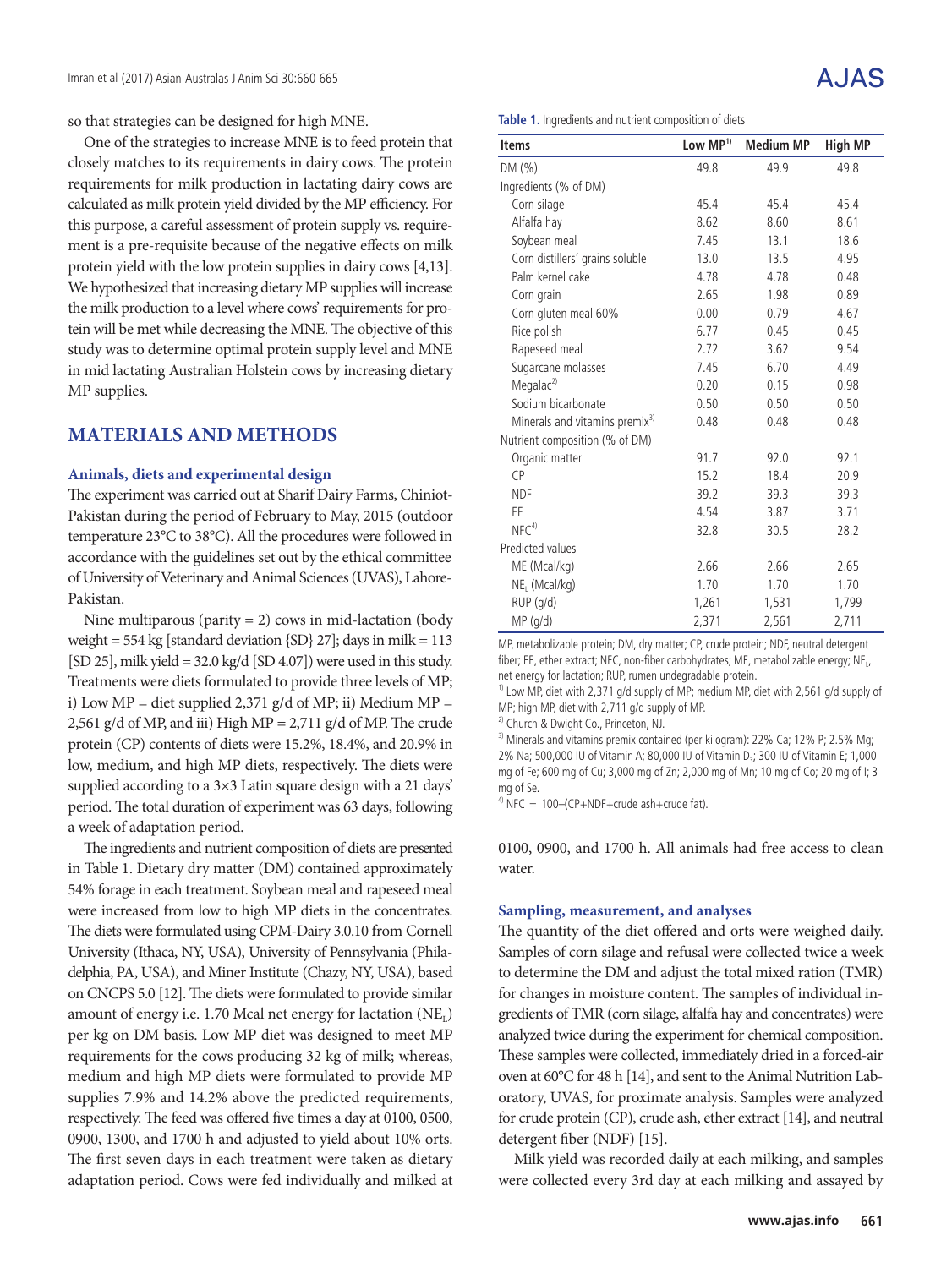# **AJAS**

infrared analysis using an Ekomilk instrument (Eon Trading Inc, Stara Zagora, Bulgaria) to determine protein, fat, and lactose contents.

On the 3rd last day of each period, blood samples were collected from jugular vein 30 minutes after milking and 15 minutes before feed distribution, and were immediately centrifuged (2,000 ×g for 15 min) to separate plasma from the whole blood. Plasma samples, separated from whole blood, were sent to the Quality Operations Laboratory, UVAS. Plasma samples were further processed for blood urea nitrogen (BUN), blood glucose, and triglycerides (TG) by using kits (HUMAN Max-Planck-Ring 21 D 65205 Wiesbaden, Germany). Urea was hydrolyzed in the presence of water and urease to produce ammonia and carbon dioxide. The ammonia from this reaction combined with 2-oxoglutarate and nicotinamide adenine dinucleotide- hydrogen in the presence of glutamate dehydrogenase to yield glutamate and nicotinamide adenine dinucleotide. The decrease in the absorbance was proportional to the urea concentration within the given time intervals. Glucose was determined after enzymatic oxidation in the presence of glucose oxidase. Concentration of TG was determined after enzymatic hydrolysis with lipases. Indicator was quinoneimine, formed from hydrogen peroxide 4-aminoantipyrine and 4-chlorophenol under the catalytic influence of peroxidase. Tests were performed on chemistry analyzer Micro Lab 300 (ELITech Group 13-15 bis rue Jean Jaurès 92800 Puteaux, France).

#### **Calculations and statistics**

The feed efficiency was calculated by dividing milk yield by dry matter intake (DMI). The gross efficiency of MP was calculated by dividing milk protein yield by MP intake. The metabolic efficiency of MP was calculated using following equation [11]:

#### **Table 2.** Dry matter intake, protein and energy balance

| Metabolic efficiency MP |
|-------------------------|
|-------------------------|

| Milk protein yield $(g/d)$                                               |
|--------------------------------------------------------------------------|
| MP intake $(g/d)$ - MP requirement for maintenance and gestation $(g/d)$ |

Procedures of SAS [16] with cow treated as random variable and periods and dealineins were diken as main cheeds. Treatments were compared in linear and quadratic effects by using polynomial contrasts (orthogonal polynomial contrasts). The significance level was set at p≤0.05 and the tendency was set at 0.05<p≤0.10. The MNE was calculated by dividing milk N yield by total N intake. The data of 2nd and 3rd week were analyzed using Mixed periods and treatments were taken as main effects. Treatments

# **RESULTS**

#### **Dry matter, protein, and energy intakes**

Increasing the MP supply did not change DMI and consequently the intake of  $NE<sub>L</sub>$  was not effected (Table 2; p>0.10). As expected, the CP, N, and, MP intakes increased linearly by increasing the dietary MP supplies from low to high MP (p<0.01). The MP balance was slightly negative in low MP diet  $(-2.85 \text{ g/d})$ ; whereas, it was positive in medium and high MP diets (medium MP = 155  $g/d$  and high MP = 255 g/d; p<0.01). The metabolizable energy balance was 13.9, 12.9, and 11.1 Mcal/d for low, medium, and high MP diets, respectively (p<0.01).

#### **Milk yield and composition**

Milk yield and composition results are presented in Table 3. Milk yield and fat corrected milk (FCM) increased linearly by increasing the MP supplies, averaging 29, 29.6, and 30.5 kg/d for milk yield ( $p = 0.01$ ) and 26.9, 27.9, and 29.4 kg/d for FCM ( $p < 0.01$ ) in low, medium, and high MP, respectively. Similarly, milk fat, protein, and lactose yield increased linearly by 12.5%, 5.3%, and 5.11% with increasing MP supplies from low to high, respectively.

| <b>Items</b>                       | Treatments <sup>1)</sup> |                  |                |            | $p$ value <sup>2)</sup> |        |           |
|------------------------------------|--------------------------|------------------|----------------|------------|-------------------------|--------|-----------|
|                                    | <b>Low MP</b>            | <b>Medium MP</b> | <b>High MP</b> | <b>SEM</b> | <b>Treat</b>            | Linear | Quadratic |
| DMI (kg/d)                         | 23                       | 23               | 22.9           | 0.29       | 0.91                    | 0.76   | 0.76      |
| Protein intake (g/d)               |                          |                  |                |            |                         |        |           |
| <b>CP</b>                          | 3,486                    | 4,221            | 4,787          | 135.3      | < 0.01                  | < 0.01 | 0.09      |
| Nitrogen                           | 556                      | 675              | 766            | 8.83       | < 0.01                  | < 0.01 | 0.09      |
| <b>MP</b>                          | 2,371                    | 2,561            | 2,711          | 32.1       | < 0.01                  | < 0.01 | 0.52      |
| Energy intake (Mcal/d)             |                          |                  |                |            |                         |        |           |
| ME                                 | 61                       | 61.1             | 60.8           | 0.78       | 0.90                    | 0.75   | 0.76      |
| NE <sub>1</sub>                    | 39.1                     | 39.1             | 38.9           | 0.50       | 0.91                    | 0.75   | 0.76      |
| Balance                            |                          |                  |                |            |                         |        |           |
| MP balance <sup>3)</sup> ( $q/d$ ) | $-2.85$                  | 155              | 255            | 36.9       | < 0.01                  | < 0.01 | 0.40      |
| ME balance <sup>4)</sup> (Mcal/d)  | 13.9                     | 12.9             | 11.1           | 0.86       | 0.01                    | < 0.01 | 0.64      |

MP, metabolizable protein; SEM, standard error of the mean; DMI, dry matter intake; CP, crude protein; ME, metabolizable energy; NE<sub>I</sub>, net energy for lactation.<br><sup>1)</sup> Low MP = diet with 2,371 g/d supply of MP; medium MP,

<sup>2)</sup> p value, probability, corresponding to the null hypothesis with linear and quadratic contrasts.

 $3)$  MP balance = MP intake - MP requirement.

 $4)$  ME balance = ME intake – ME requirement.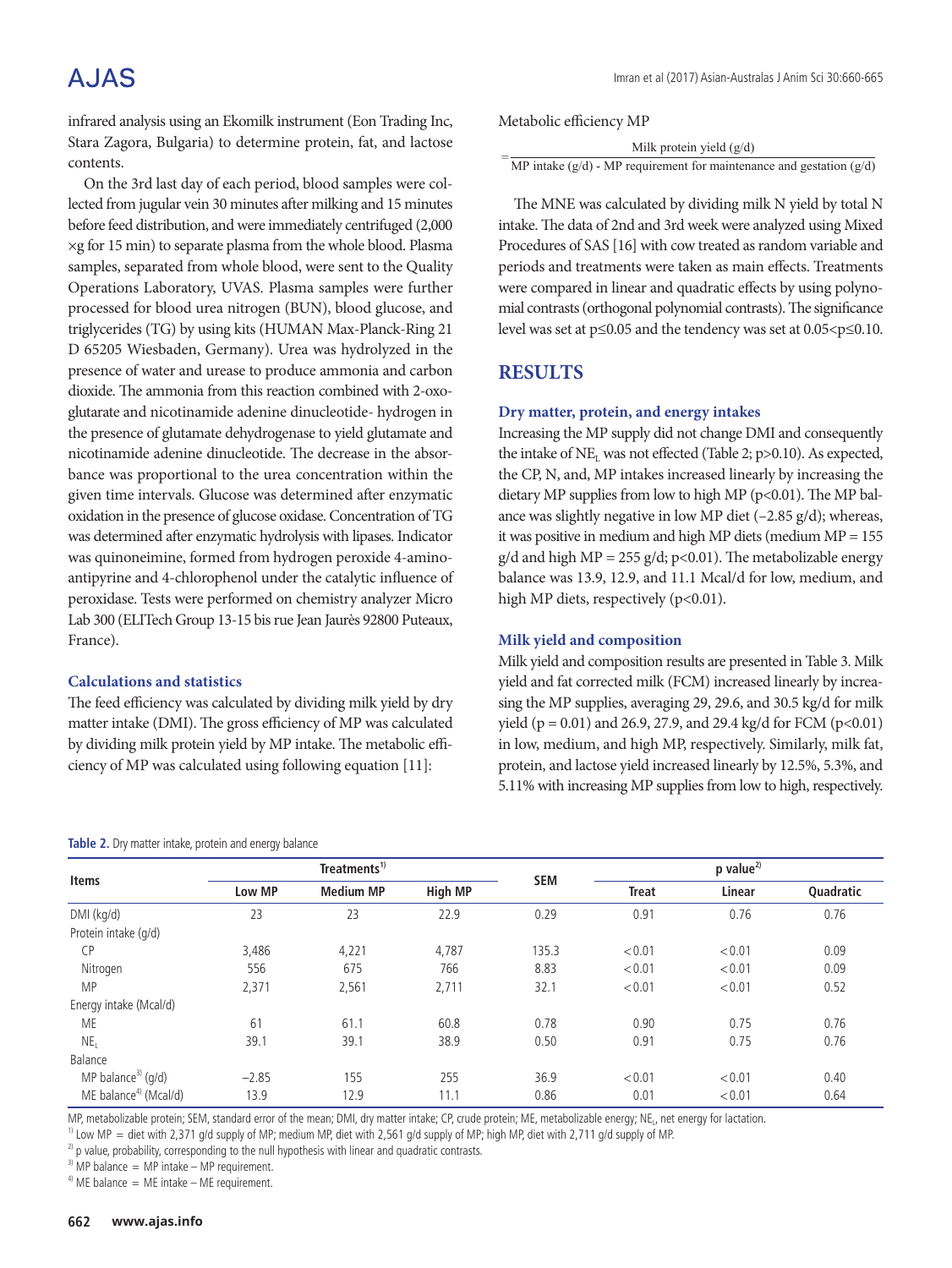| Table 3. Effects of metabolizable protein levels on milk yield and composition |  |  |
|--------------------------------------------------------------------------------|--|--|
|--------------------------------------------------------------------------------|--|--|

|                             | Treatments <sup>1)</sup> |                  |                |            | p value <sup>2)</sup>  |        |           |
|-----------------------------|--------------------------|------------------|----------------|------------|------------------------|--------|-----------|
| <b>Items</b>                | Low MP                   | <b>Medium MP</b> | <b>High MP</b> | <b>SEM</b> | Linear<br><b>Treat</b> |        | Quadratic |
| Milk yield (kg/d)           |                          |                  |                |            |                        |        |           |
| Milk                        | 29.0                     | 29.6             | 30.5           | 0.54       | 0.03                   | 0.01   | 0.73      |
| $4\%$ FCM <sup>3)</sup>     | 26.9                     | 27.9             | 29.4           | 0.65       | 0.01                   | < 0.01 | 0.78      |
| Milk components yield (g/d) |                          |                  |                |            |                        |        |           |
| Fat                         | 1,017                    | 1,075            | 1,144          | 36.1       | < 0.01                 | < 0.01 | 0.85      |
| Protein                     | 943                      | 968              | 993            | 18.0       | 0.03                   | 0.01   | 1.00      |
| Lactose                     | 1,370                    | 1,400            | 1,440          | 26.3       | 0.04                   | 0.01   | 0.97      |
| Milk composition (%)        |                          |                  |                |            |                        |        |           |
| Fat                         | 3.57                     | 3.70             | 3.85           | 0.122      | 0.09                   | 0.03   | 0.93      |
| Protein                     | 3.27                     | 3.28             | 3.27           | 0.012      | 0.51                   | 0.95   | 0.25      |
| Lactose                     | 4.76                     | 4.78             | 4.76           | 0.020      | 0.51                   | 0.93   | 0.25      |

MP, metabolizable protein; SEM, standard error of the mean; FCM, fat corrected milk.

<sup>1)</sup> Low MP, diet with 2,371 g/d supply of MP; medium MP, diet with 2,561 g/d supply of MP; high MP, diet with 2,711 g/d supply of MP.

<sup>2)</sup> p value, probability, corresponding to the null hypothesis with linear and quadratic contrasts.

<sup>3)</sup> 4% FCM =  $(0.4 \times MY) + [15 \times (fat/100) \times MY].$ 

Milk fat contents increased linearly from 3.57% to 3.85% by increasing MP supplies from low to high levels ( $p = 0.03$ ). Milk protein and lactose contents remained unaffected across the dietary treatments.

#### **Efficiency of utilization of feed and nitrogen**

The feed efficiency increased linearly by increasing the MP supplies (Table 4;  $p = 0.01$ ), averaging 1.25, 1.28, and 1.32 in low, medium, and high MP, respectively. Similarly, FCM per unit of DMI increased linearly (p<0.01). The gross and metabolic efficiency decreased linearly by increasing the MP supplies  $(p<0.01)$ and averaged 0.40, 0.38, and 0.37 for gross and 0.70, 0.62, and 0.60 for metabolic efficiency of MP in low, medium, and high MP, respectively. The MNE decreased in high MP compared with low and medium MP (linear:  $p < 0.01$  and quadratic:  $p = 0.04$ ) and averaged 0.26, 0.22, and 0.20 in low, medium, and high MP, respectively.

#### **Plasma metabolites**

Effects of different dietary MP supplies on plasma metabolites

| <b>Items</b>                          | Treatments <sup>17</sup> |                  |                | <b>SEM</b> | $p$ value <sup>2)</sup> |        |                  |
|---------------------------------------|--------------------------|------------------|----------------|------------|-------------------------|--------|------------------|
|                                       | Low MP                   | <b>Medium MP</b> | <b>High MP</b> |            | <b>Treat</b>            | Linear | <b>Ouadratic</b> |
| Feed efficiency <sup>3)</sup>         | .25                      | .28              | 1.32           | 0.026      | 0.03                    | 0.01   | 0.62             |
| FCM:DMI                               | 16،،                     | 1.21             | 1.28           | 0.030      | < 0.01                  | < 0.01 | 0.70             |
| Gross efficiency MP <sup>4)</sup>     | 0.40                     | 0.38             | 0.37           | 0.008      | < 0.01                  | < 0.01 | 0.40             |
| Metabolic efficiency MP <sup>5)</sup> | 0.70                     | 0.62             | 0.60           | 0.023      | < 0.01                  | < 0.01 | 0.13             |
| Milk N efficiency <sup>6)</sup>       | 0.26                     | 0.22             | 0.20           | 0.005      | < 0.01                  | < 0.01 | 0.04             |

#### **Table 4.** Effects of metabolizable protein levels on feed efficiencies

MP, metabolizable protein; SEM, standard error of the mean; FCM, fat corrected milk; DMI, dry matter intake.

<sup>1)</sup> Low MP, diet with 2,371 g/d supply of MP; medium MP, diet with 2,561 g/d supply of MP; high MP, diet with 2,711 g/d supply of MP.

<sup>2)</sup> p value, probability, corresponding to the null hypothesis with linear and quadratic contrasts.

 $3)$  Feed efficiency = milk yield/dry matter intake.

 $4)$  Gross efficiency MP = milk protein yield/MP intake.

<sup>5)</sup> Metabolic efficiency MP = milk protein yield/MP intake – (MP for growth+MP for maintenance+MP for pregnancy).

 $^{6}$ ) Milk N efficiency = N in milk/N intake.

| <b>Items</b> |               | Treatments <sup>1)</sup> |                |            | $p$ value <sup>2)</sup> |        |                  |
|--------------|---------------|--------------------------|----------------|------------|-------------------------|--------|------------------|
|              | <b>Low MP</b> | <b>Medium MP</b>         | <b>High MP</b> | <b>SEM</b> | <b>Treat</b>            | Linear | <b>Ouadratic</b> |
| BUN          | 15.5          | 16.                      | 21.7           | 2.55       | 0.07                    | 0.03   | 0.32             |
| Glucose      | 67.7          | 64                       | 67.8           | 6.23       | 0.79                    | 0.98   | 0.51             |
| TG           | 8.00          | 10.3                     | 10.0           | .81        | 0.42                    | 0.30   | 0.42             |

MP, metabolizable protein; SEM, standard error of the mean; BUN, blood urea nitrogen; TG, triglycerides.

<sup>1)</sup> Low MP, diet with 2,371 g/d supply of MP; medium MP, diet with 2,561 g/d supply of MP; high MP, diet with 2,711 g/d supply of MP.

 $2)$  p value, probability, corresponding to the null hypothesis with linear and quadratic contrasts.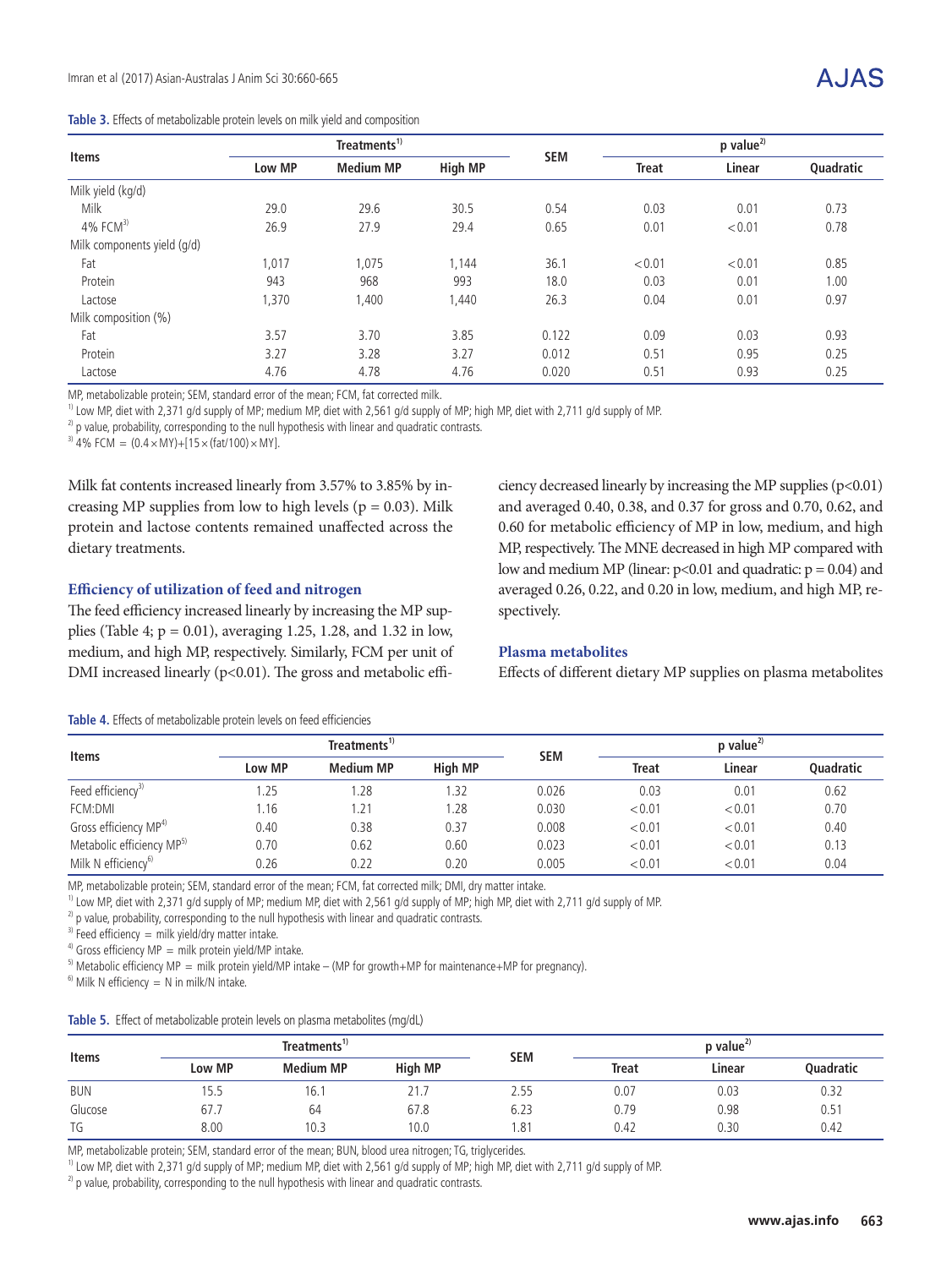# **AJAS**

are presented in Table 5. Increasing the MP supplies increased the BUN linearly ( $p = 0.03$ ) and averaged 15.5, 16.1, and 21.7 (mg/dL) in low, medium, and high MP, respectively. Plasma glucose and TG remained unaffected across the treatments (p>0.10).

# **DISCUSSION**

The objective of the current study was to investigate the effects of increasing MP supplies on MNE, milk yield, and milk composition in mid lactating Australian Holstein cows in Pakistan. There was no change in DMI with increasing MP supply from low to high MP levels in the present study. Similar results have been observed by Groff and Wu [17] who reported no change of MP supply on DMI at similar levels of dietary CP (16.2% to 19.8%). Previous studies reported that the effect of protein supplies on DMI was related to the duration of treatment [18]. Minimum four weeks are required in order to observe a protein deficiency in dairy cow due to the buffering effect of labile protein reserves [19]. The short duration of treatment in the current study (21 days) could explain no effect of MP on DMI. Hence, it may be suggested that the duration of treatment in the current study may not be long enough to observe the effect of varying MP supplies on DMI.

The increased milk protein yield with increasing dietary MP supply was in agreement with previous findings [20,21]. However, the increase of 5.3% protein yield from low to high MP diet (Table 3) was smaller compared to the increase of 8.54%, 38.8%, and 9.0% observed by Wang et al [20], Metcalf et al [4], and Arriola Apelo et al [21], respectively. In fact, the low MP level (2,371 g/d) in our study was higher compared to other studies i.e. 1,751 g/d in Wang et al [20], 1,573 g/d in Metcalf et al [4], and 2,005 g/d in Arriola Apelo et al [21]. Moreover, the increase in MP supply from low to high MP diets was less i.e. 14% in our study compared to 38% on an average in other studies [4,20,21]. The increase in milk protein yield in response to increasing MP supplies was related to increase in milk volume in agreement with the literature [4,22]. Increasing the MP (or total amino acid) supplies to the mammary gland increased milk protein synthesis [4,5] mainly through increasing milk volume by providing α-lactalbumin for lactose synthesis [23].

The rsult of the current study indicated no effect of increasing MP supplies on milk protein concentration. Earlier studies have shown that milk protein concentration increased [5,13], decreased [24] or remained unaffected [25] in response to increasing protein supplies. Such variations could be related to the interaction between protein and energy supplies. The high protein supplies increase DMI and consequently the energy intake that has been shown to increase the milk protein concentration [13]. The energy intakes (Table 2) in our study remained unaffacted due to similar DMI across the treatments explaining no effect of MP supplies on milk protein concentration.

The MNE averaged 23% in the present study was comparable

to the values of 20.5% and 24.7% observed in the studies of Brito et al [26] and Arndt et al [27], respectively. The decreased MNE with increasing MP supplies were in accordance with previous finding [28]. The MNE depends on protein to energy ratio (MP/  $NE<sub>L</sub>$ ) and declines with an increasing  $MP/NE<sub>L</sub>$  [29]. The demand for energy increases with the increasing protein supplies and energy could be the first limiting factor at high protein levels for decreased MNE [5]. The fixed energy supplies across the treatments could be the one reason of decreased MNE with increasing MP in our study. Secondly, the diets in the current study were not balanced for essential amino acids that have been reported to affect the MNE [30]. The absorbed amino acids that are not utilized for the synthesis of milk or body protein are de-aminated by the liver to produce urea which ultimately decreases the MNE at higher protein diets. This assumption could further be supported by the increased BUN from 15.5 to 21.7 mg/dL (Table 5) in current study. The current findings of linear increase in BUN by increasing MP supplies were in agreement with previous studies [22]. The average metabolic MP efficiency value (0.64) in the current study was in agreement with the values reported by INRA [11] and Metcalf et al [4] and lower than NRC [10] and CNCPS [12] system. The higher MP efficiency observed in low MP treatment (0.70) could be an opportunity to reduce wastage of N and its negative impact on environment.

Increasing dietary MP supplies increased milk fat yield and content in this study. Previous studies have reported an increase [18,24] on milk fat content with increasing MP supplies. It could be possible that increased oxidation rate of amino acids to  $CO<sub>2</sub>$ in high MP diets resulted in increased *de novo* synthesis of short and medium chain fatty acids in the mammary gland. It could be possible that high MP supplies increased the production of chylomicrons and lipoproteins in the blood that may indirectly increase the fatty acid supplies to the udder [10].

### **CONCLUSION**

The current study demonstrated that MNE decreased when MP supplies were increased from 2,371 to 2,711 g/d in low to high MP treatments, respectively. The increased concentration of BUN in high MP diet indicated an increase in the wastage of N. However, a careful assessment on return over investment is important before implementation of a low protein dietary strategy to improve MNE because of the increased milk yield and fat percentage observed in high MP treatment in the current study. Further research is needed to investigate the MNE at other stages of lactation and at herd level under subtropical conditions.

### **CONFLICT OF INTEREST**

We certify that there is no conflict of interest with any financial organization regarding the material discussed in the manuscript.